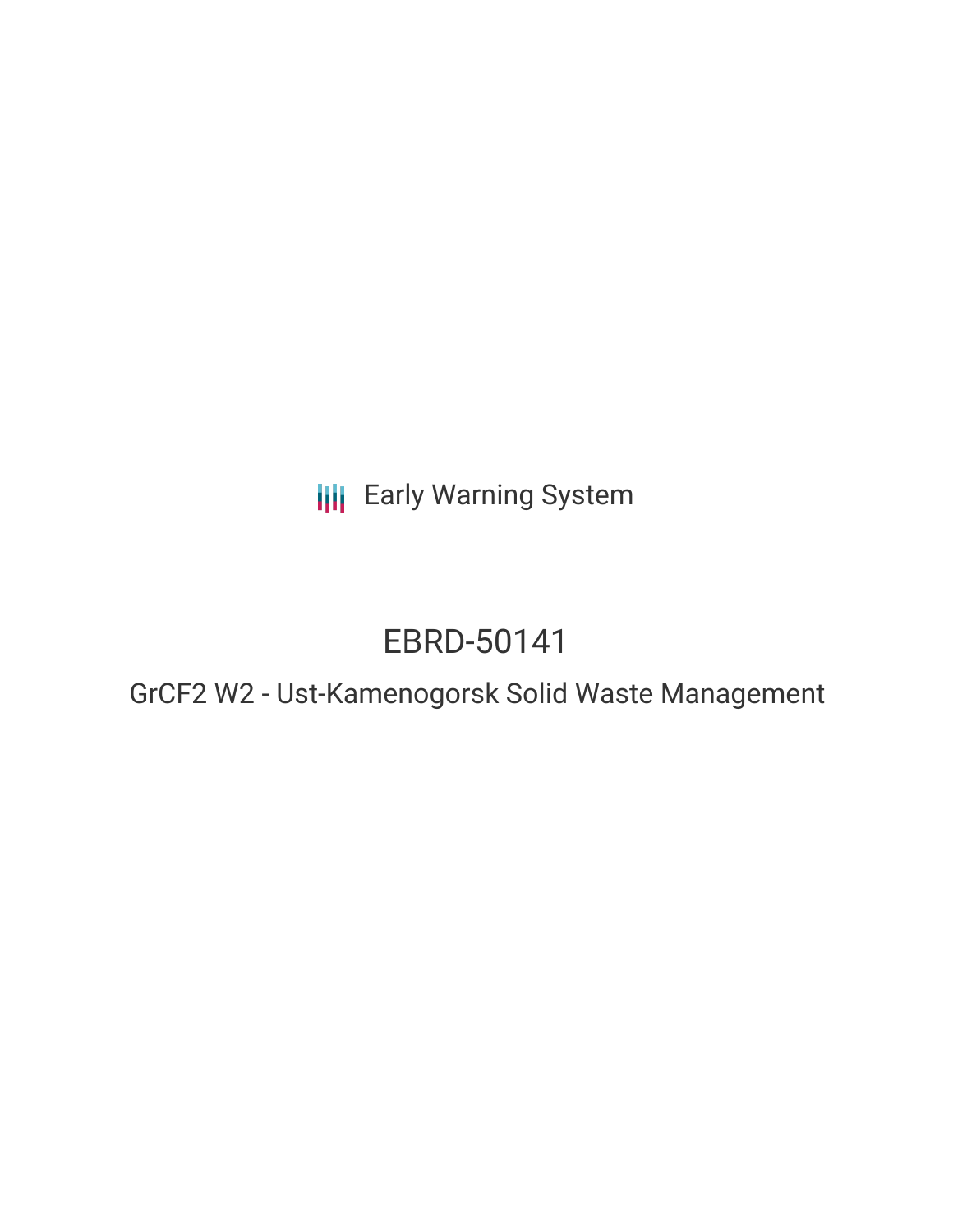

# **Quick Facts**

| <b>Countries</b>               | Kazakhstan                                                  |
|--------------------------------|-------------------------------------------------------------|
| <b>Financial Institutions</b>  | European Bank for Reconstruction and Development (EBRD)     |
| <b>Status</b>                  | Proposed                                                    |
| <b>Bank Risk Rating</b>        | B                                                           |
| <b>Voting Date</b>             | 2021-06-08                                                  |
| <b>Borrower</b>                | Government                                                  |
| <b>Sectors</b>                 | Climate and Environment, Construction, Water and Sanitation |
| <b>Investment Type(s)</b>      | Loan                                                        |
| <b>Investment Amount (USD)</b> | \$9.50 million                                              |
| <b>Project Cost (USD)</b>      | $$18.25$ million                                            |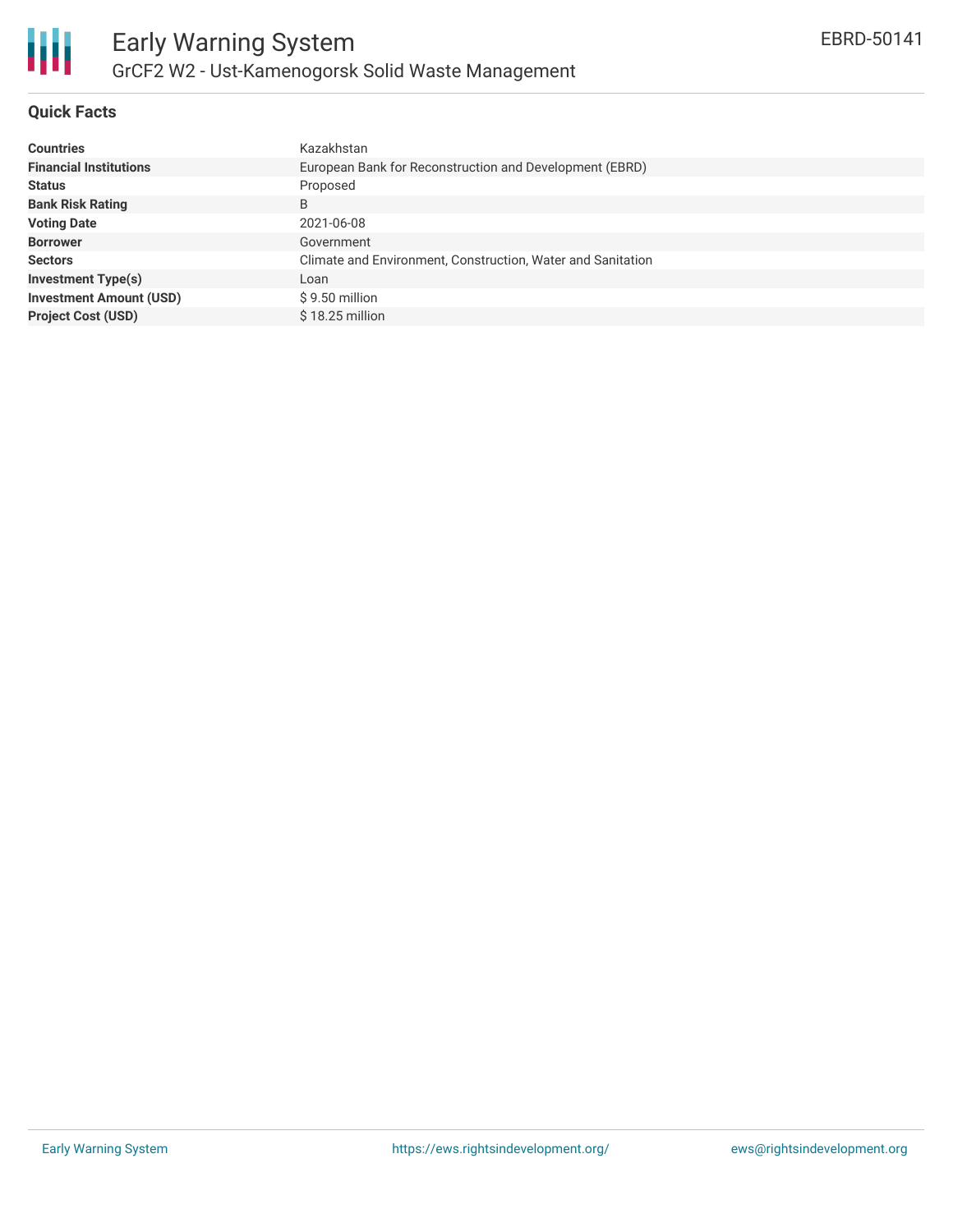

# **Project Description**

Under this project EBRD is going to provide a loan to governement of Kazakhstan for the modernisation of the solid waste management (SWM) system in the city of Ust-Kamenogorsk (the City). The finance will support:

(i) the construction of an EU standards compliant sanitary landfill and

(ii) the construction of a biological solid waste treatment facility at the new landfill site.

### **PROJECT OBJECTIVES**

The Project will reduce greenhouse gas (GHG) emissions, increase waste recycling and recovery rates and improve environmental, health and safety standards.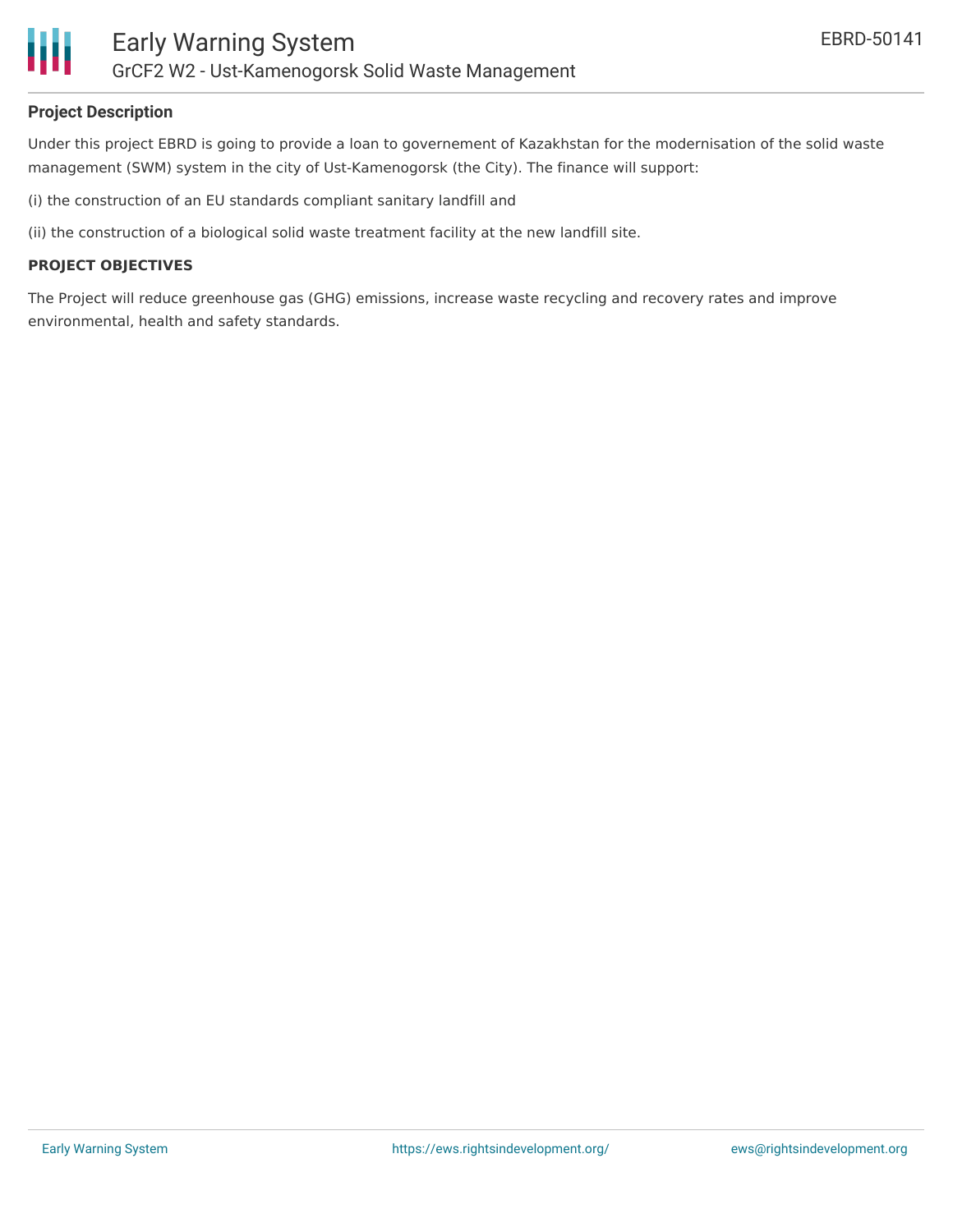

# **Investment Description**

European Bank for Reconstruction and Development (EBRD)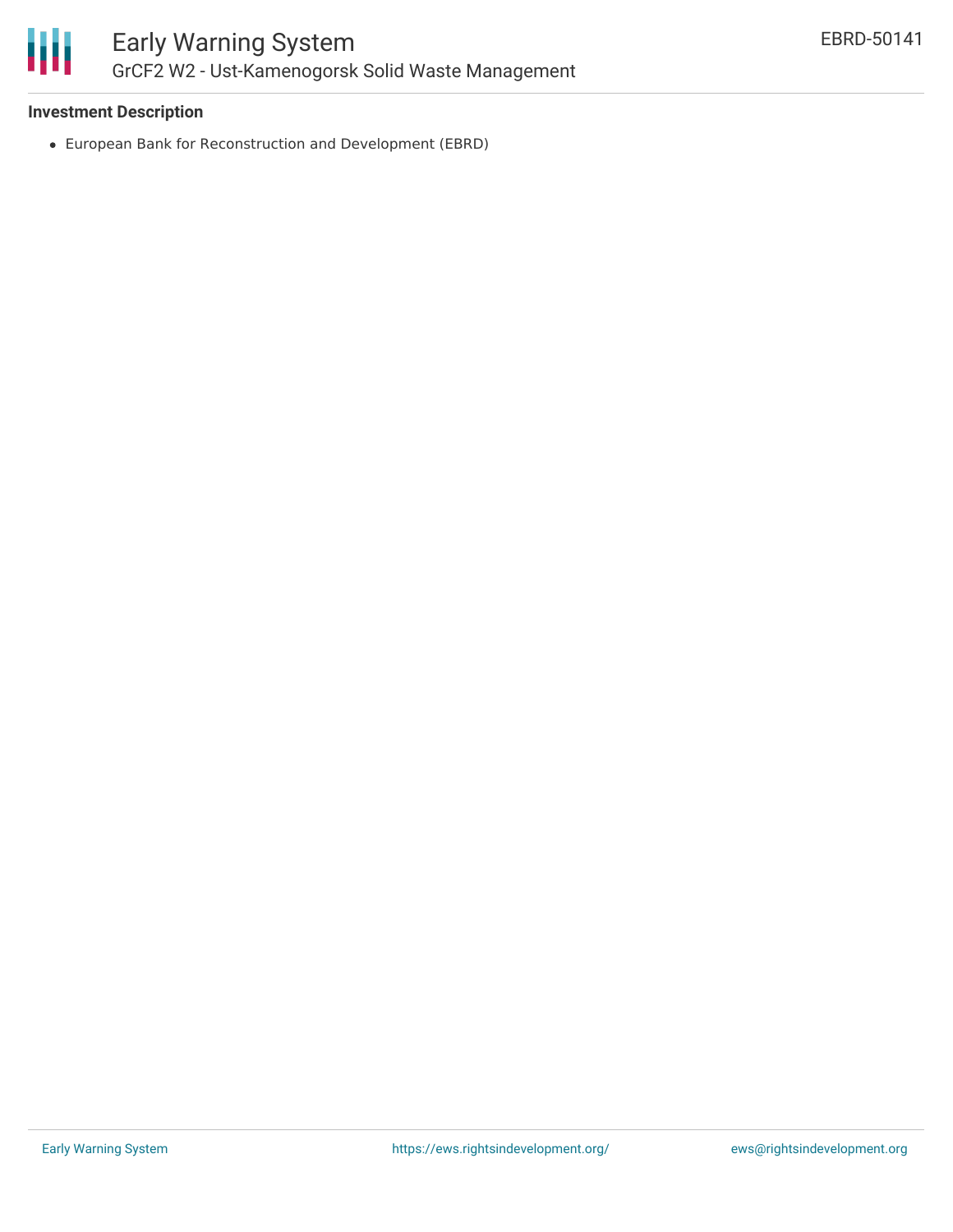# **Contact Information**

# **COMPANY CONTACT INFORMATION**

Abdildinov Ardak Muhanovich, Acting Directortaza-oskemen@mail.ru+7 (7232) 21-57-40+7 (7232) 62-02-0458, Pogranichnaya St.,

Ust-Kamenogorsk, 070010, Kazakhstan

## **ACCESS TO INFORMATION**

You can request information by emailing: accessinfo@ebrd.com or by using this electronic form: https://www.ebrd.com/eform/information-request

### **ACCOUNTABILITY MECHANISM OF EBRD**

The Project Complaint Mechanism (PCM) is the independent complaint mechanism and fact-finding body for people who have been or are likely to be adversely affected by an European Bank for Reconstruction and Development (EBRD)-financed project. If you submit a complaint to the PCM, it may assess compliance with EBRD's own policies and procedures to prevent harm to the environment or communities or it may assist you in resolving the problem that led to the complaint through a dialogue with those implementing the project. Additionally, the PCM has the authority to recommend a project be suspended in the event that harm is imminent.

You can contact the PCM at: pcm@ebrd.com or you can submit a complaint online using an online form at: http://www.ebrd.com/eform/pcm/complaint\_form?language=en

You can learn more about the PCM and how to file a complaint at: http://www.ebrd.com/work-with-us/project-finance/projectcomplaint-mechanism.html